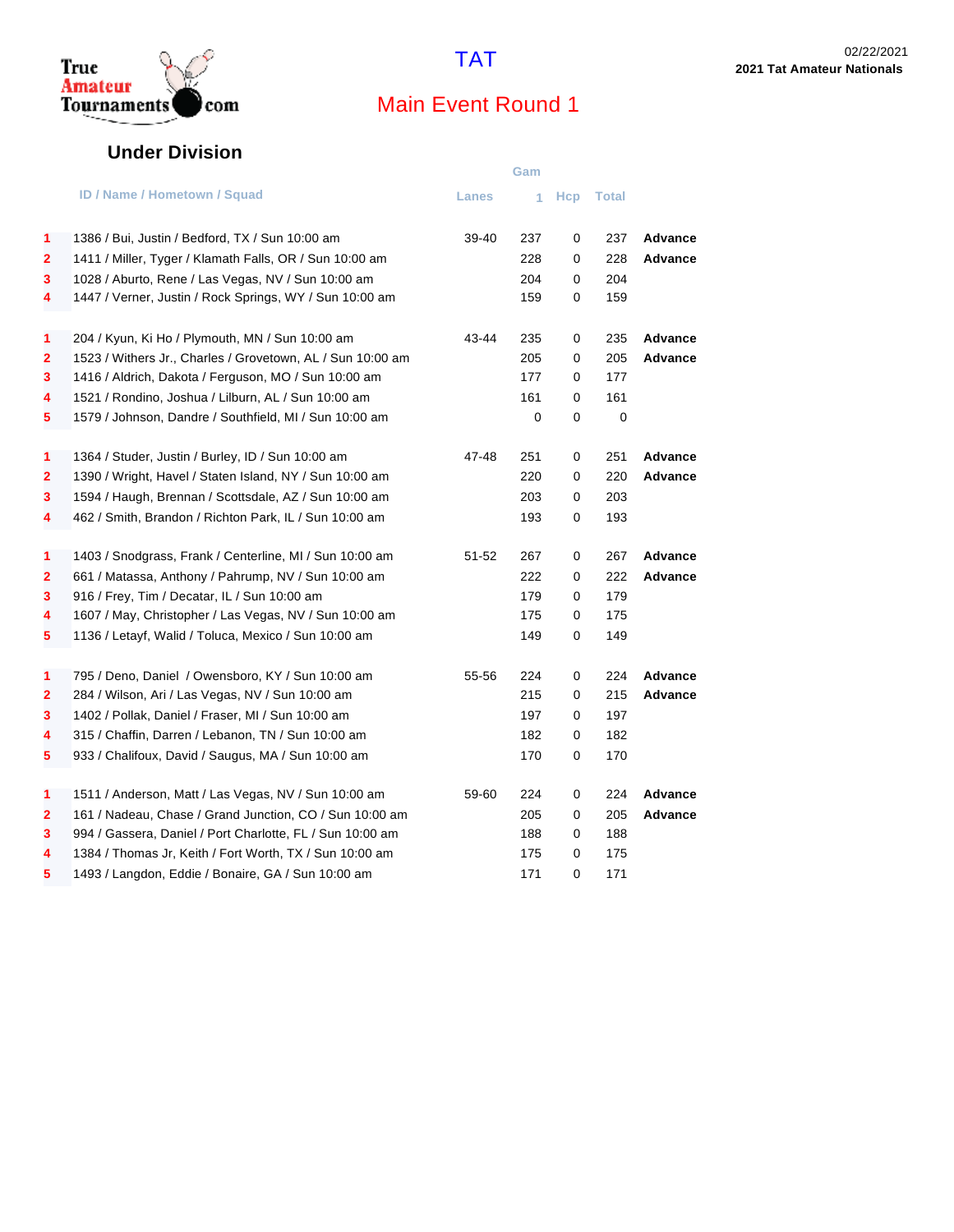

#### **Middle Division**

com

True <br>Amateur<br>Tournaments

|                         |                                                        |              | Gam |            |       |                |
|-------------------------|--------------------------------------------------------|--------------|-----|------------|-------|----------------|
|                         | <b>ID / Name / Hometown / Squad</b>                    | <b>Lanes</b> | 1   | <b>Hcp</b> | Total |                |
| 1                       | 1180 / Ratliff, Darrel / Monroe, NC / Sun 11:00 am     | $23 - 24$    | 234 | 0          | 234   | Advance        |
| $\overline{2}$          | 1149 / Kamalu, Ariachizu / Chicago, IL / Sun 11:00 am  |              | 187 | 0          | 187   | <b>Advance</b> |
| 3                       | 623 / Miyasato, Ivan / Clovis, CA / Sun 11:00 am       |              | 176 | 0          | 176   |                |
| 4                       | 1581 / Aponte, Juan / Vail, AZ / Sun 11:00 am          |              | 170 | 0          | 170   |                |
| 5                       | 1063 / Petzel, Jim / Pittsburgh, PA / Sun 11:00 am     |              | 161 | 0          | 161   |                |
| 1                       | 1012 / Kinney, Andy / Idaho Falls, ID / Sun 11:00 am   | 27-28        | 268 | 0          | 268   | Advance        |
| $\mathbf{2}$            | 1522 / Procopoi, David / Bethlehem, AL / Sun 11:00 am  |              | 257 | 0          | 257   | <b>Advance</b> |
| 3                       | 297 / Flores, Darin / Redford Twp, MI / Sun 11:00 am   |              | 215 | 0          | 215   |                |
| 4                       | 520 / Corbin, Chris / Louisville, KY / Sun 11:00 am    |              | 201 | 0          | 201   |                |
| 5                       | 685 / Bunton, Damond / Calumet City, IL / Sun 11:00 am |              | 189 | 0          | 189   |                |
| 1                       | 1480 / Thompson, Anthony / Anderson, CA / Sun 11:00 am | $31 - 32$    | 236 | 0          | 236   | <b>Advance</b> |
| 2                       | 977 / Gohagan III, George / Dayton, OH / Sun 11:00 am  |              | 223 | 0          | 223   | <b>Advance</b> |
| 3                       | 1343 / Irvin, Freddy / Riverbank, CA / Sun 11:00 am    |              | 209 | 0          | 209   |                |
| 4                       | 1621 / Grant, Brandon / Compton, CA / Sun 11:00 am     |              | 172 | 0          | 172   |                |
| 5                       | 538 / Ramshaw, Matthew / Vancouver, WA / Sun 11:00 am  |              | 156 | 0          | 156   |                |
| 1                       | 1373 / Biondi, Tony / Davenport, FL / Sun 11:00 am     | 35-36        | 219 | 0          | 219   | <b>Advance</b> |
| $\overline{\mathbf{2}}$ | 1048 / Hale, Marvin / Thousand Oaks, CA / Sun 11:00 am |              | 203 | 0          | 203   | Advance        |
| 3                       | 1434 / Schumacher, Kris / Wichita, KS / Sun 11:00 am   |              | 198 | 0          | 198   |                |
| 4                       | 1507 / Bush, Dennis / Ft Myers, FL / Sun 11:00 am      |              | 187 | 0          | 187   |                |
| 5                       | 1509 / Piroozshad, Rob / Las Vegas, NV / Sun 11:00 am  |              | 181 | 0          | 181   |                |
| 1                       | 956 / Summers, Chad / Gilbert, AL / Sun 11:00 am       | 39-40        | 275 | 0          | 275   | Advance        |
| $\mathbf{2}$            | 906 / Carlson, Chris / Clinton, CT / Sun 11:00 am      |              | 244 | 0          | 244   | <b>Advance</b> |
| 3                       | 568 / Oakes, Richard / Fresno, CA / Sun 11:00 am       |              | 182 | 0          | 182   | <b>Advance</b> |
| 4                       | 1580 / Ireland, Quentin / Detroit, MI / Sun 11:00 am   |              | 165 | 0          | 165   |                |
| 5                       | 1405 / Mayer, Tim / Chesterfield, MI / Sun 11:00 am    |              | 162 | 0          | 162   |                |
| 6                       | 1121 / Capizzi, Sam / Rochester, NY / Sun 11:00 am     |              | 155 | 0          | 155   |                |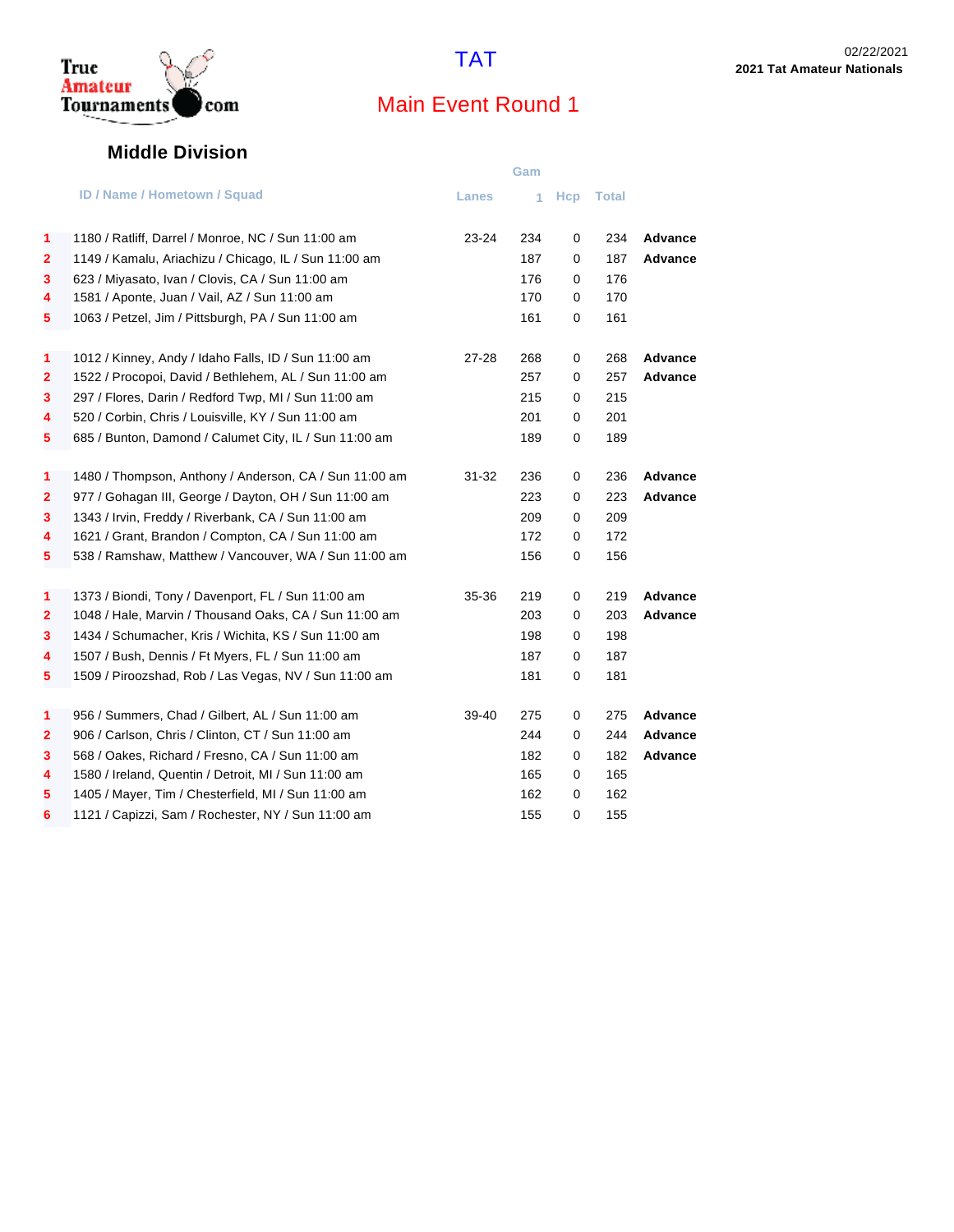

#### **Senior Division**

|              |                                                              |           | Gam |            |              |                |
|--------------|--------------------------------------------------------------|-----------|-----|------------|--------------|----------------|
|              | <b>ID / Name / Hometown / Squad</b>                          | Lanes     | 4.  | <b>Hcp</b> | <b>Total</b> |                |
| 1            | 562 / Woodward, Tony / Townsend, MT / Sun 11:00 am           | 47-48     | 213 | 0          | 213          | Advance        |
| $\mathbf{2}$ | 543 / Wyatt, Ken / Sterling Heights, MI / Sun 11:00 am       |           | 204 | $\Omega$   | 204          | Advance        |
| 3            | 824 / DeMatte, Brian / Tucson, AZ / Sun 11:00 am             |           | 197 | 0          | 197          |                |
| 4            | 1445 / Williams, Melvin / Chicago, IL / Sun 11:00 am         |           | 185 | 0          | 185          |                |
| 5            | 816 / Price, Charles / Phoenix, AZ / Sun 11:00 am            |           | 161 | 0          | 161          |                |
| $\mathbf{1}$ | 1577 / Mcduffie, Darryl / Melville, NY / Sun 11:00 am        | $51 - 52$ | 216 | 0          | 216          | Advance        |
| $\mathbf{2}$ | 1296 / Johnson, Gerald / Taylor, MI / Sun 11:00 am           |           | 214 | 0          | 214          | Advance        |
| 3            | 467 / Langford, Billy / Lone Grove, OK / Sun 11:00 am        |           | 213 | 0          | 213          |                |
| 4            | 632 / Neuer, Greg / Covina, CA / Sun 11:00 am                |           | 197 | 0          | 197          |                |
| 5            | 118 / Lovely, Tom / Pittsburgh, PA / Sun 11:00 am            |           | 184 | 0          | 184          |                |
| $\mathbf{1}$ | 1066 / Crum, Gary / Youngstown, OH / Sun 11:00 am            | 55-56     | 208 | 0          | 208          | Advance        |
| $\mathbf{2}$ | 1341 / Doody, Vaughn / Las Vegas, NV / Sun 11:00 am          |           | 198 | 0          | 198          | Advance        |
| 3            | 599 / Torres, Joe / Sylmar, CA / Sun 11:00 am                |           | 167 | $\Omega$   | 167          |                |
| 4            | 104 / Amkie, Isaac / Ciudad de Mexico, Mexico / Sun 11:00 am |           | 160 | 0          | 160          |                |
| 1            | 1184 / Marner, Trent / Kokomo, IN / Sun 11:00 am             | 59-60     | 212 | 0          | 212          | <b>Advance</b> |
| $\mathbf{2}$ | 408 / Burns, Dwight / Tucson, AZ / Sun 11:00 am              |           | 204 | 0          | 204          | Advance        |
| 3            | 1078 / Franklin, Roland / Columbus, OH / Sun 11:00 am        |           | 162 | $\Omega$   | 162          |                |
| 4            | 1430 / Simchen, Shandy / Tacoma, WA / Sun 11:00 am           |           | 125 | 0          | 125          |                |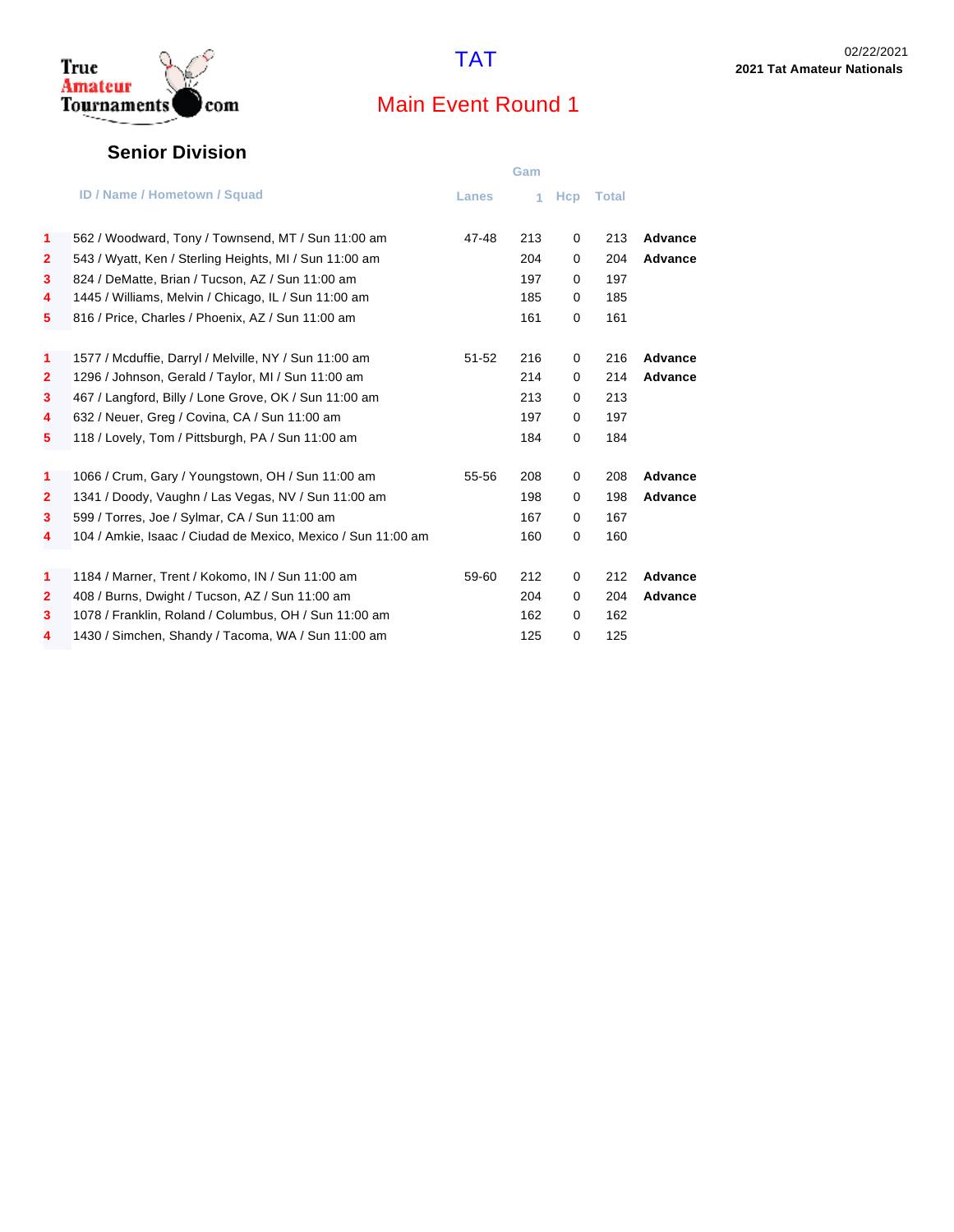

#### **219 & Under Division**

|                         |                                                                | Gam          |     |            |       |         |  |
|-------------------------|----------------------------------------------------------------|--------------|-----|------------|-------|---------|--|
|                         | <b>ID / Name / Hometown / Squad</b>                            | <b>Lanes</b> | 1   | <b>Hcp</b> | Total |         |  |
| 1                       | 1467 / Phillips, Kyle / El Paso, TX / Sun 09:00 am             | $1 - 2$      | 223 | 17         | 240   | Advance |  |
| 2                       | 1450 / Newell, James / San Tan Valley, AZ / Sun 09:00 am       |              | 194 | 12         | 206   | Advance |  |
| 3                       | 1336 / Vigliotti, Anthony / Staten Island, NY / Sun 09:00 am   |              | 182 | 12         | 194   |         |  |
| 4                       | 825 / Schwartz Jr, Donald / Port Charlotte, FL / Sun 09:00 am  |              | 176 | 11         | 187   |         |  |
| 5                       | 1112 / Norman, Samuel / Upper Marlboro, MD / Sun 09:00 am      |              | 158 | 13         | 171   |         |  |
| 1                       | 128 / Gneiting, Josh / Pocatello, ID / Sun 09:00 am            | 5-6          | 189 | 20         | 209   | Advance |  |
| 2                       | 1482 / Weston, Tim / Corning, CA / Sun 09:00 am                |              | 187 | 16         | 203   |         |  |
| 3                       | 481 / Mosness, Ronald / Englewood, CO / Sun 09:00 am           |              | 179 | 24         | 203   | Advance |  |
| 4                       | 869 / Calabrese, Robert / North Bellmore, NY / Sun 09:00 am    |              | 188 | 8          | 196   |         |  |
| 5                       | 1021 / Arrioja, Ricardo / Ciudad de Mexico, Mexico / Sun 09:00 |              | 173 | 12         | 185   |         |  |
| 1                       | 1129 / Manzella, Johnny / McCalla, AL / Sun 09:00 am           | $9 - 10$     | 201 | 8          | 209   | Advance |  |
| 2                       | 1308 / Crawford, Antione / Owings Hills, MD / Sun 09:00 am     |              | 189 | 16         | 205   | Advance |  |
| 3                       | 252 / Lee, Derek / Woodland Hills, CA / Sun 09:00 am           |              | 170 | 16         | 186   |         |  |
| 4                       | 1565 / Steinfeld, Fred / Staten Island, NY / Sun 09:00 am      |              | 169 | 12         | 181   |         |  |
| 1                       | 291 / Reamy, Brandie / Taylor, MI / Sun 09:00 am               | 13-14        | 223 | 4          | 227   | Advance |  |
| $\overline{\mathbf{2}}$ | 1206 / Irons, Doyle / Columbia, AL / Sun 09:00 am              |              | 160 | 10         | 170   | Advance |  |
| 3                       | 1297 / Parnell, Kevin / Dallas, OR / Sun 09:00 am              |              | 140 | 22         | 162   |         |  |
| 4                       | 735 / Williams, Jermal / Las Vegas, NV / Sun 09:00 am          |              | 154 | 6          | 160   |         |  |
| 5                       | 1508 / Ellis, Treymon / Palmetto Bay, FL / Sun 09:00 am        |              | 125 | 11         | 136   |         |  |
| 1                       | 1437 / Bui, Kim / Las Vegas, NV / Sun 09:00 am                 | $17 - 18$    | 232 | 18         | 250   | Advance |  |
| 2                       | 1025 / Martin, Chris / Seneca, SC / Sun 09:00 am               |              | 176 | 23         | 199   | Advance |  |
| 3                       | 1440 / Brown, Bill / Jacksonville, FL / Sun 09:00 am           |              | 168 | 19         | 187   |         |  |
| 4                       | 750 / Vo, Tri / Anaheim, CA / Sun 09:00 am                     |              | 162 | 19         | 181   |         |  |
| 5                       | 184 / Day, Kevin / Naples, FL / Sun 09:00 am                   |              | 130 | 24         | 154   |         |  |
| 1                       | 975 / Bertrand, Rick / Shafer, MN / Sun 09:00 am               | $21 - 22$    | 216 | 17         | 233   | Advance |  |
| 2                       | 212 / Harrington, Jordan / South Jordan, UT / Sun 09:00 am     |              | 198 | 6          | 204   | Advance |  |
| 3                       | 460 / Heard, Jim / Tipton, IN / Sun 09:00 am                   |              | 183 | 19         | 202   |         |  |
| 4                       | 527 / Yamada, Craig / Kaneohe, HI / Sun 09:00 am               |              | 185 | 16         | 201   |         |  |
| 5                       | 755 / Hollander, Zane / North LV, NV / Sun 09:00 am            |              | 163 | 17         | 180   |         |  |
| 1                       | 1326 / Baranowski, Ski / Tipton, IN / Sun 09:00 am             | 25-26        | 237 | 20         | 257   | Advance |  |
| 2                       | 635 / Dragon, Michael / Gilbert, AZ / Sun 09:00 am             |              | 198 | 8          | 206   | Advance |  |
| 3                       | 171 / Valmonte, Kevin / Upland, CA / Sun 09:00 am              |              | 170 | 14         | 184   |         |  |
| 4                       | 376 / Song, Justin / Glendale, AZ / Sun 09:00 am               |              | 166 | 16         | 182   |         |  |
| 5                       | 468 / DeFranco, Vince / La Grange, IL / Sun 09:00 am           |              | 160 | 16         | 176   |         |  |
| 1                       | 1564 / Anderson, Jaysion / Henderson, NV / Sun 09:00 am        | 29-30        | 222 | 11         | 233   | Advance |  |
| 2                       | 270 / Michalosky, Kyle / Henderson, AL / Sun 09:00 am          |              | 208 | 20         | 228   | Advance |  |
| 3                       | 1332 / Francis, Jacob / Odessa, TX / Sun 09:00 am              |              | 196 | 16         | 212   |         |  |
| 4                       | 380 / Domer, Michael / Richton PK, IL / Sun 09:00 am           |              | 143 | 19         | 162   |         |  |
| 5                       | 1568 / Heredia, Manuel / Mexico / Sun 09:00 am                 |              | 132 | 16         | 148   |         |  |
| 1                       | 580 / Kindernay, Ray / Schaumburg, IL / Sun 09:00 am           | 33-34        | 221 | 24         | 245   | Advance |  |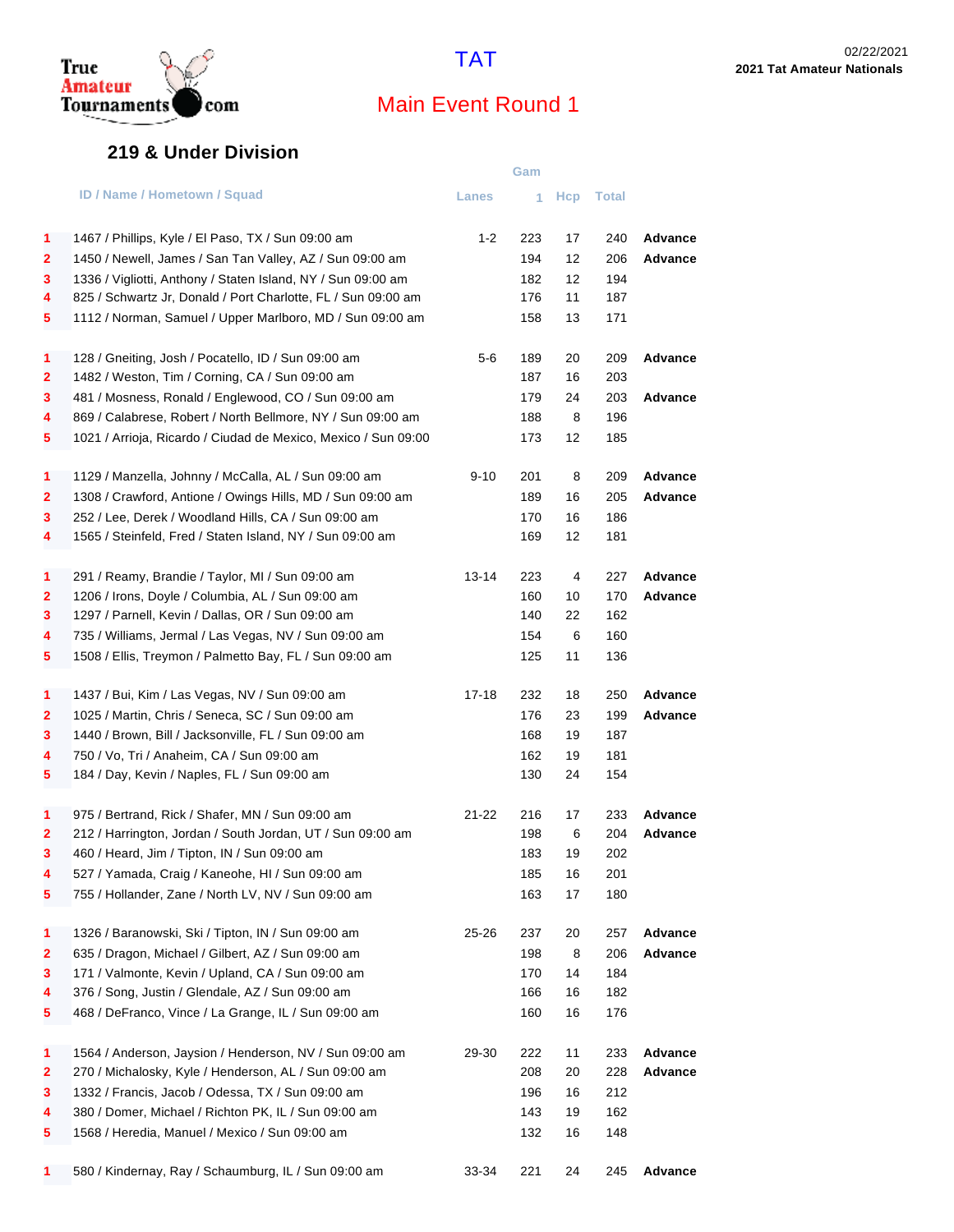

| $\mathbf{2}$ | 1040 / Brinley, AI / Maryville, IL / Sun 09:00 am                                                          |       | 154 | 24 | 178 |                |
|--------------|------------------------------------------------------------------------------------------------------------|-------|-----|----|-----|----------------|
| 3            | 1362 / Busakowski, Brad / Scottsdale, AZ / Sun 09:00 am                                                    |       | 149 | 5  | 154 |                |
|              |                                                                                                            |       |     |    |     |                |
| 1            | 1175 / Stead, Raymond / Flagstaff, AZ / Sun 09:00 am                                                       | 37-38 | 170 | 22 | 192 | <b>Advance</b> |
| $\mathbf{2}$ | 1601 / Tiffany-singer, Brandon / Palmdale, CA / Sun 09:00 am                                               |       | 166 | 9  | 175 | Advance        |
| 3            | 1547 / Anthony, Joshua / Mesa, AZ / Sun 09:00 am                                                           |       | 149 | 12 | 161 |                |
| 4            | 133 / Guthner, Brendon / Evergreen, CO / Sun 09:00 am                                                      |       | 151 | 4  | 155 |                |
| 5            | 1586 / Jalen, Hodges / Chicago, IL / Sun 09:00 am                                                          |       | 121 | 15 | 136 |                |
|              |                                                                                                            |       |     |    |     |                |
| 1            | 581 / Felton, Sly / Baho, MD / Sun 09:00 am                                                                | 41-42 | 193 | 18 | 211 | <b>Advance</b> |
| $\mathbf{2}$ | 1611 / Lee, Tracy / Phoenix, AZ / Sun 09:00 am                                                             |       | 181 | 24 | 205 | <b>Advance</b> |
| 3            | 856 / Basurto, Ramsey / Lancaster, CA / Sun 09:00 am                                                       |       | 202 | 2  | 204 |                |
| 4            | 1291 / Azurmendi, Rebecca / Winnemucca, NV / Sun 09:00 am                                                  |       | 172 | 24 | 196 |                |
| 5            | 769 / Shultz, Jarrod / Mount Pleasant, PA / Sun 09:00 am                                                   |       | 168 | 16 | 184 |                |
| 1            | 1132 / Pascua, Tony / Sacramento, CA / Sun 09:00 am                                                        | 45-46 | 203 | 13 | 216 | <b>Advance</b> |
| $\mathbf{2}$ |                                                                                                            |       | 174 | 22 | 196 | Advance        |
| 3            | 616 / Richardson, Brian / Surprise, AL / Sun 09:00 am<br>1560 / Coppage, Romey / Calmet, IL / Sun 09:00 am |       | 166 | 23 | 189 |                |
|              |                                                                                                            |       |     |    |     |                |
| 4            | 1591 / Caylao, Alex / Las Vegas, NV / Sun 09:00 am                                                         |       | 143 | 24 | 167 |                |
| 5            | 1451 / Foster, Russell / Chiacgo, IL / Sun 09:00 am                                                        |       | 135 | 8  | 143 |                |
| 1            | 534 / Godden, Bob / Las Vegas, NV / Sun 09:00 am                                                           | 49-50 | 238 | 19 | 257 | Advance        |
| $\mathbf{2}$ | 1465 / Wright Jr, Havel / Avondale, AZ / Sun 09:00 am                                                      |       | 203 | 12 | 215 | <b>Advance</b> |
| 3            | 279 / Ashley, Joe / Goodyear, AZ / Sun 09:00 am                                                            |       | 193 | 16 | 209 |                |
| 4            | 1533 / Benicta, Brandon / Pearl City, HI / Sun 09:00 am                                                    |       | 171 | 19 | 190 |                |
| 5            | 1435 / Mayer, Jonathan / Phoenix, AZ / Sun 09:00 am                                                        |       | 173 | 9  | 182 |                |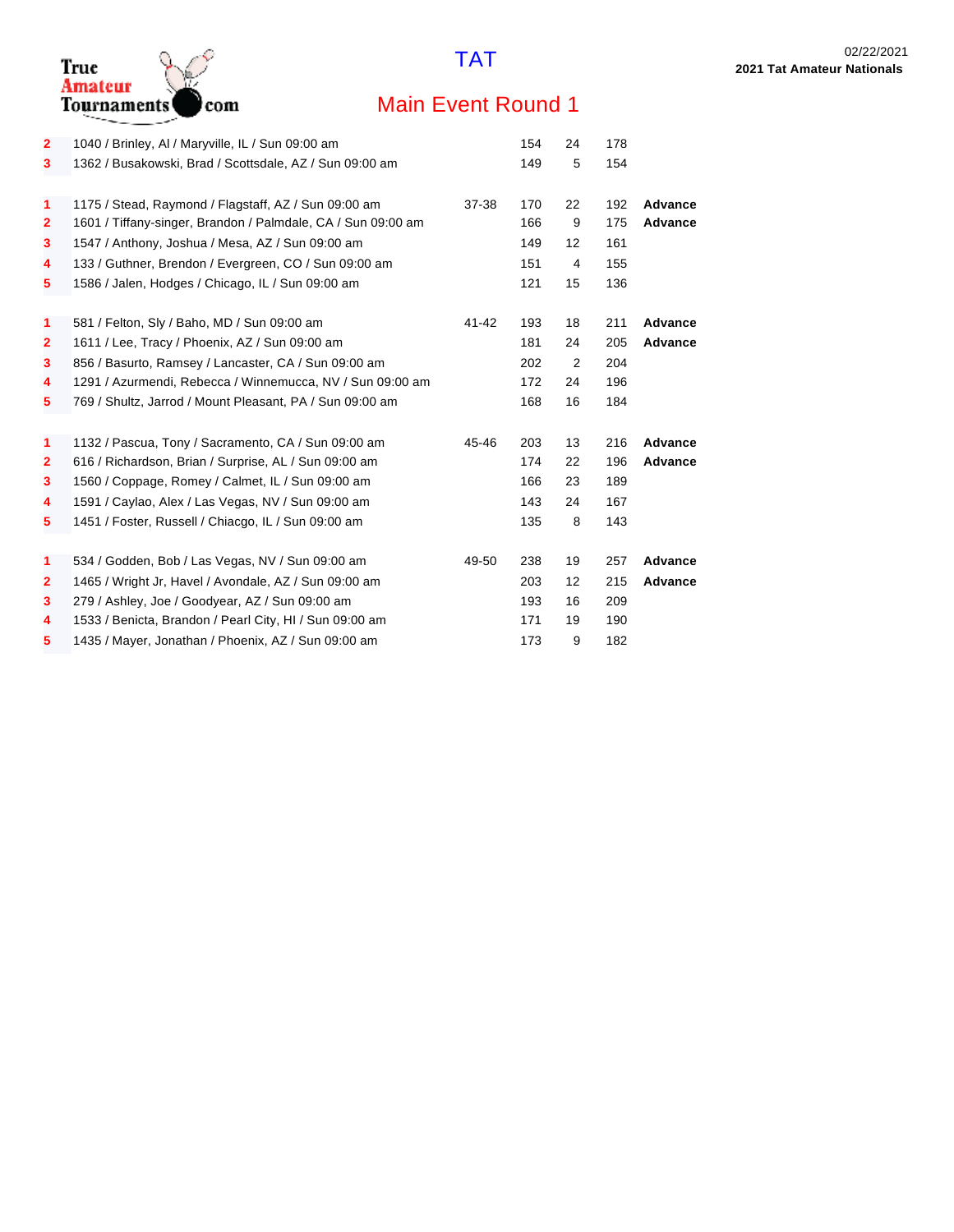

#### **189 & Under Division**

|                         |                                                            |           | Gam |            |       |         |
|-------------------------|------------------------------------------------------------|-----------|-----|------------|-------|---------|
|                         | <b>ID / Name / Hometown / Squad</b>                        | Lanes     | 1   | <b>Hcp</b> | Total |         |
| 1                       | 917 / Alarcio, Jamescart / Pomona, CA / Sun 10:00 am       | 3-4       | 210 | 38         | 248   | Advance |
| 2                       | 1590 / Demesa, Rowena / Las Vegas, NV / Sun 10:00 am       |           | 199 | 44         | 243   | Advance |
| 3                       | 1330 / Mitchum, Brian / Bartlett, TN / Sun 10:00 am        |           | 193 | 30         | 223   |         |
| 4                       | 495 / Tyler Jr, Charles / Windsor Mill, MD / Sun 10:00 am  |           | 172 | 44         | 216   |         |
| 1                       | 1573 / Shead, Linda / Leesburg, GA / Sun 10:00 am          | $7-8$     | 191 | 35         | 226   | Advance |
| 2                       | 946 / Duong, Vu / Greenwood, IN / Sun 10:00 am             |           | 182 | 39         | 221   | Advance |
| 3                       | 1449 / Jeensalute, Tip / Campbell, CA / Sun 10:00 am       |           | 175 | 32         | 207   |         |
| 4                       | 1599 / Huddleston, Rahshai / Gwynnoak, MD / Sun 10:00 am   |           | 133 | 32         | 165   |         |
| 5                       | 998 / Mayhew, Chiquia / Yonkers, NY / Sun 10:00 am         |           | 0   | 44         | 44    |         |
| 1                       | 1375 / Jackson, Robin / Homewood, IL / Sun 10:00 am        | 11-12     | 196 | 44         | 240   | Advance |
| $\overline{\mathbf{2}}$ | 1555 / Caluag, Rauf Micko / Fontana, CA / Sun 10:00 am     |           | 189 | 42         | 231   | Advance |
| 3                       | 1009 / Lyons, Ross / Kingman, AZ / Sun 10:00 am            |           | 188 | 38         | 226   |         |
| 4                       | 276 / Onishi, Tarika / Menifee, CA / Sun 10:00 am          |           | 144 | 33         | 177   |         |
| 5                       | 332 / Gasper, Duwayne / Kapolei, HI / Sun 10:00 am         |           | 0   | 25         | 25    |         |
| 1                       | 1367 / Stockton, Doug / Manteca, CA / Sun 10:00 am         | $15 - 16$ | 219 | 28         | 247   | Advance |
| 2                       | 1428 / Walker, Donald / Brunswick, GA / Sun 10:00 am       |           | 179 | 44         | 223   | Advance |
| 3                       | 427 / Oakes, Carolea / Fresno, CA / Sun 10:00 am           |           | 188 | 32         | 220   |         |
| 4                       | 1385 / Mcdougald, Glynda / Baltimore, MD / Sun 10:00 am    |           | 152 | 36         | 188   |         |
| 5                       | 1534 / Hadden, David / Las Vegas, NV / Sun 10:00 am        |           | 126 | 44         | 170   |         |
| 1                       | 915 / Reyes, William / Honolulu, HI / Sun 10:00 am         | 19-20     | 188 | 33         | 221   | Advance |
| 2                       | 1348 / Purdy, Alayna / Las Vegas, NV / Sun 10:00 am        |           | 175 | 44         | 219   | Advance |
| 3                       | 1542 / Gneiting, Daniel / Blackfoot, ID / Sun 10:00 am     |           | 156 | 28         | 184   |         |
| 4                       | 1346 / Lawrence, Bobby / Clifton, CO / Sun 10:00 am        |           | 155 | 28         | 183   |         |
| 5                       | 1033 / Borci, Ana Marie / Anaheim, CA / Sun 10:00 am       |           | 126 | 36         | 162   |         |
| 1                       | 740 / Ferguson, Lordan / Fanatan, CA / Sun 10:00 am        | 23-24     | 171 | 40         | 211   | Advance |
| 2                       | 988 / English, Gary / Martin, GA / Sun 10:00 am            |           | 172 | 33         | 205   | Advance |
| 3                       | 1562 / Ramirez, Johan / Roanoke, VA / Sun 10:00 am         |           | 164 | 40         | 204   |         |
| 4                       | 357 / Rossel, Francisco / Monterrey, Mexico / Sun 10:00 am |           | 162 | 29         | 191   |         |
| 5                       | 456 / Neal, Earnest / Upper Marlboro, MD / Sun 10:00 am    |           | 147 | 25         | 172   |         |
| 1                       | 1006 / Orrantia, Ismael / Sandy, UT / Sun 10:00 am         | 27-28     | 177 | 44         | 221   | Advance |
| 2                       | 410 / Nishikawa, Everett / Corona, CA / Sun 10:00 am       |           | 168 | 36         | 204   | Advance |
| 3                       | 1441 / Brown, Richard / Des Plaines, FL / Sun 10:00 am     |           | 171 | 29         | 200   |         |
| 4                       | 1606 / Hartzell, John / Marana, AZ / Sun 10:00 am          |           | 168 | 28         | 196   |         |
| 5                       | 1619 / Small, Jamel / Atlanta, GA / Sun 10:00 am           |           | 123 | 31         | 154   |         |
| 1                       | 139 / Lofthouse, Ray / Bradenton, FL / Sun 10:00 am        | 31-32     | 194 | 35         | 229   | Advance |
| 2                       | 1073 / Miller, David / Palatka, FL / Sun 10:00 am          |           | 172 | 30         | 202   | Advance |
| 3                       | 1282 / Shultz, Casey / Irwin, PA / Sun 10:00 am            |           | 166 | 25         | 191   |         |
| 4                       | 1539 / Kennebrew, Marshall / Las Vegas, AL / Sun 10:00 am  |           | 140 | 44         | 184   |         |
| 5                       | 1067 / Jessup, Glenn / Palmetto, FL / Sun 10:00 am         |           | 142 | 32         | 174   |         |
| 1                       | 980 / Naylor, Mitchell / Clinton, NC / Sun 10:00 am        | 35-36     | 176 | 44         | 220   | Advance |